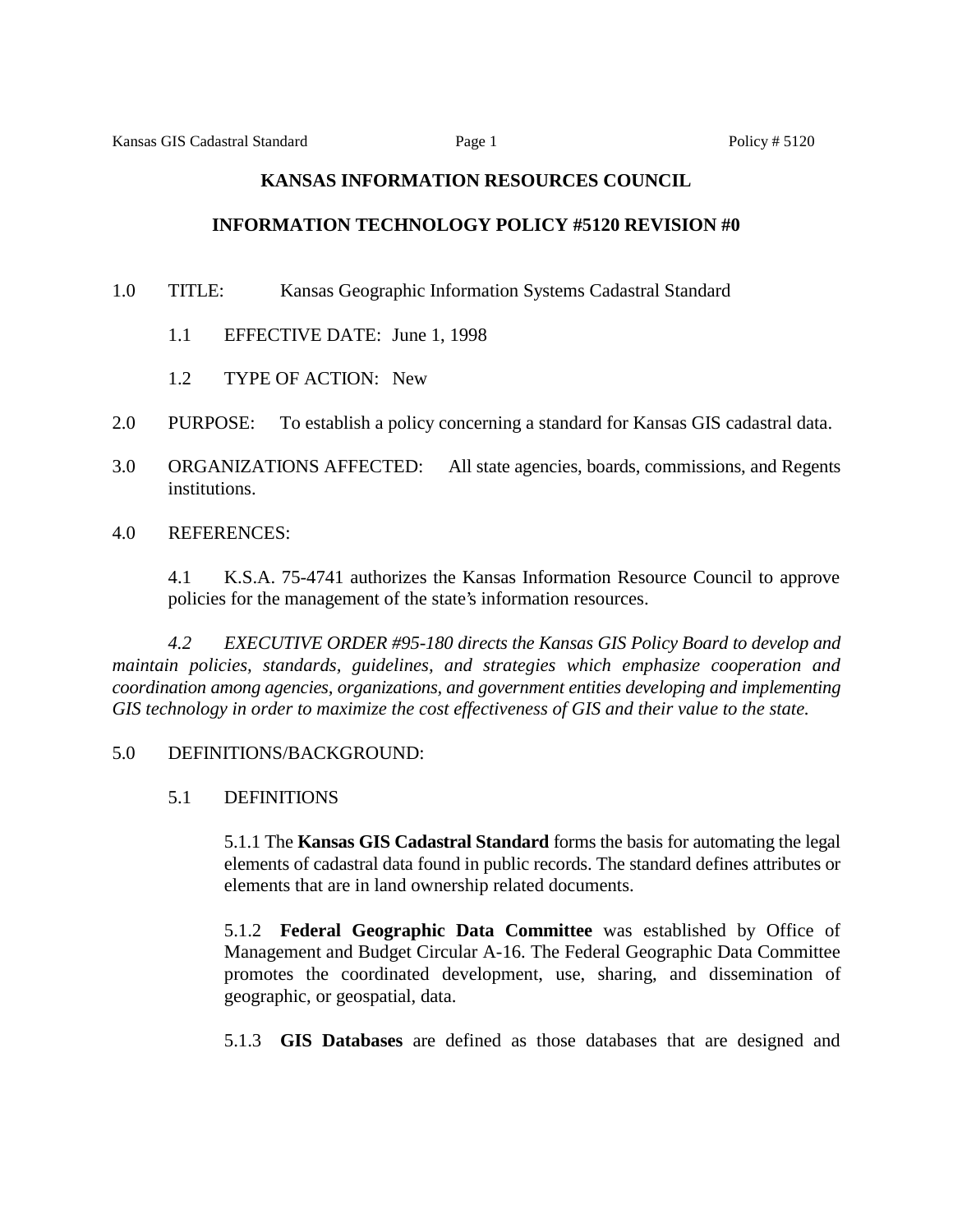developed for use with GIS software. These include all databases with locational, or geospatial, components that may be used to link tabular data to location specific points, lines, and polygons.

5.1.4 **The Kansas GIS Standards Task Force** is a group of GIS professionals formed to promote the development, adoption, and implementation of GIS standards among the Kansas GIS community.

5.1.5 **Kansas GIS Community** is defined as the growing community of users of GIS technology in Kansas. This community includes users at all levels of government, academic institutions, and public and private organizations throughout Kansas.

5.1.6 **Kansas GIS Data Access and Support Center** is the GIS data repository and distribution center for the Kansas GIS Policy Board.

5.1.7 **Kansas GIS Policy Board** is established by Executive Order #95-180 to coordinate the development, implementation, and management of GIS technology in Kansas's government. The Kansas GIS Policy Board is a standing committee of the Kansas Information Resources Council.

5.1.8 *Content Standards for Geospatial Metadata* is the GIS database documentation standard developed by the Federal Geographic Data Committee.

5.1.9 The **Kansas GIS Cadastral Standards Working Group** is a Standards Task Force sub-committee formed to develop a cadastral standard in the state.

# 5.2 BACKGROUND

5.2.1 The mission of the Kansas GIS Standards Task Force is to develop GIS standards. Membership includes representatives from the Kansas GIS Policy Board, the Boards Technical Advisory Committee, the Kansas Association of Mappers, the Kansas Association of Counties, the League of Municipalities, the County Clerks Association, the County Appraisers Association, the County Highway Association, the County Planning and Zoning Association, the Government Information Sciences Association, and other public and private sector organizations.

5.2.2 The Kansas GIS Standards Task Force has sponsored multiple Forums where the Kansas GIS community has been invited to participate and assist in the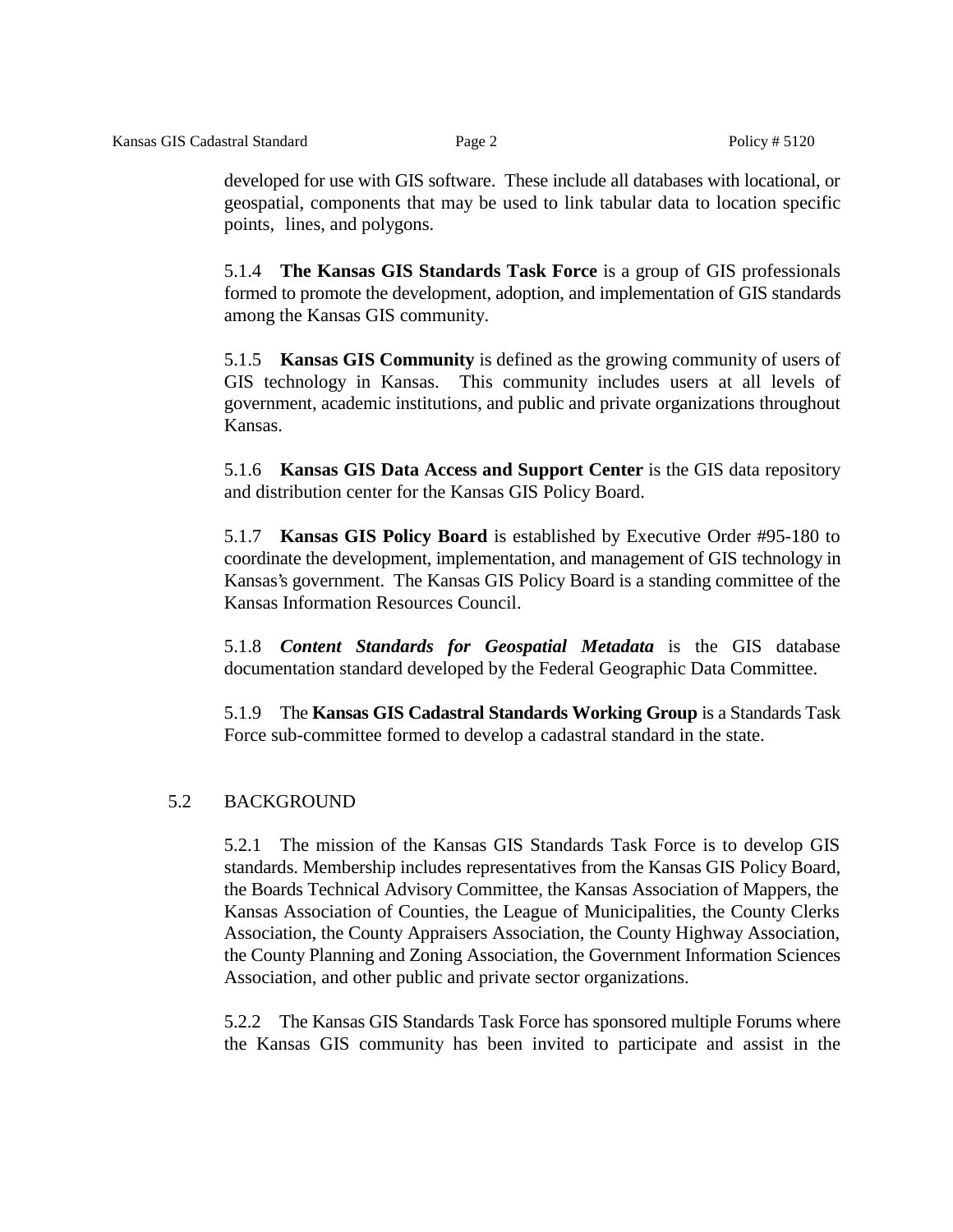development of GIS Standards. The GIS Cadastral Standard integrates with existing standards as much as possible.

# 6.0 POLICY:

6.1 The Kansas GIS Cadastral Standard forms the basis for automating the legal elements of cadastral data found in public records. The standard defines attributes or elements that are in land ownership related documents. The cadastral data for all land in Kansas is subject to this standard.

6.2 The Kansas Information Resource Council delegates authority for the implementation and maintenance of this Policy to the Kansas GIS Policy Board.

# 7.0 PROCEDURES:

7.1 This Policy is effective as of June 1, 1998.

7.2 The standard is defined in the attachment, "Kansas GIS Cadastral Standards ", August 1997, a report from the Kansas GIS Standards Working Group.

### 8.0 RESPONSIBILITIES:

8.1 Heads of agencies, boards, commissions, departments and Regents Institutions will establish procedures for their organization's compliance with the requirements of this policy.

8.2 The Kansas GIS Policy Board and its Technical Advisory Committee are responsible for the maintenance of this policy.

### 9.0 CANCELLATION: None

### 10.0 CONTACT PERSON: State GIS Coordinator, 785-296-0877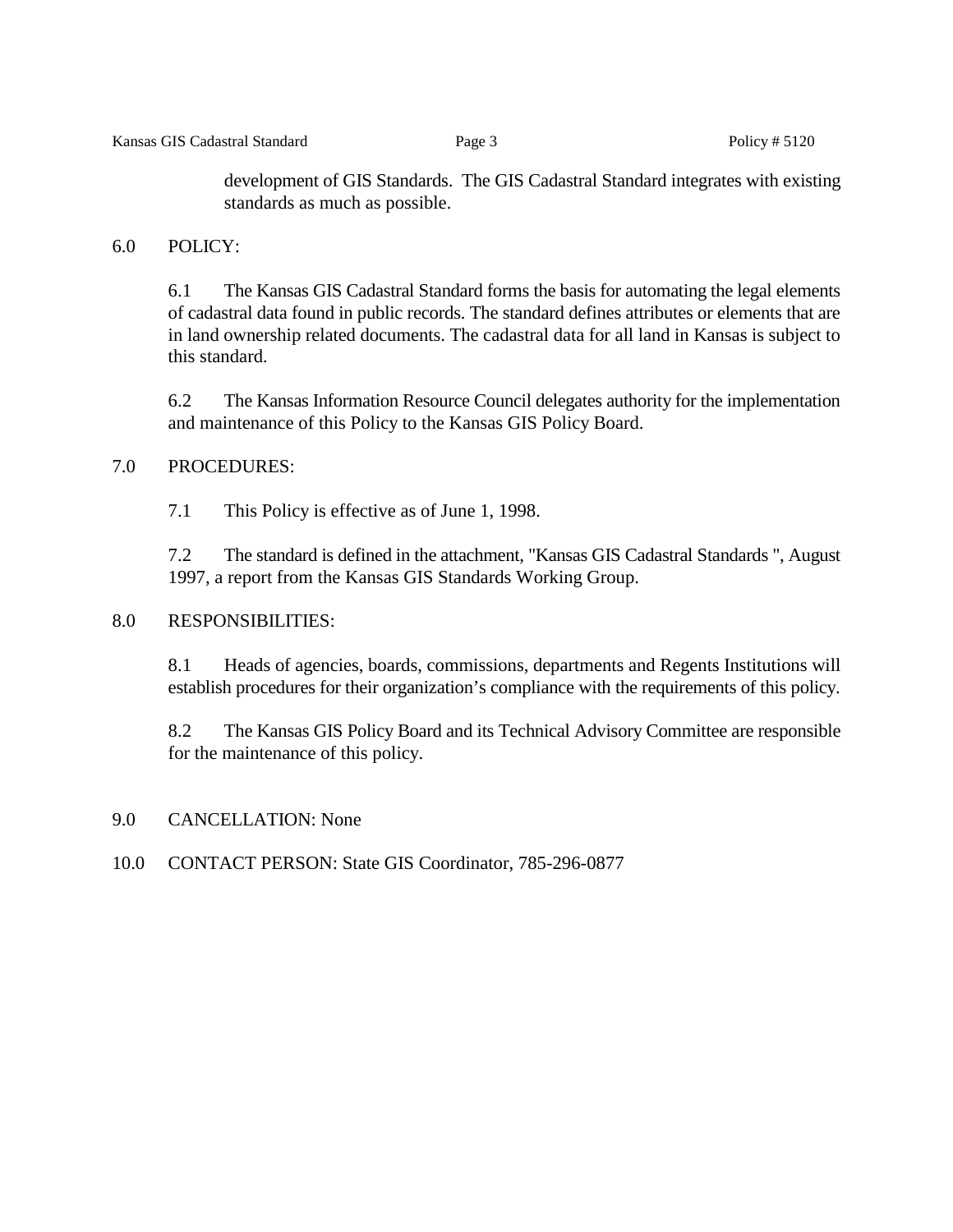**ATTACHMENT 1**

**Kansas GIS Cadastral Standards**

**August 1997**

**Kansas GIS Cadastral Standards Working Group**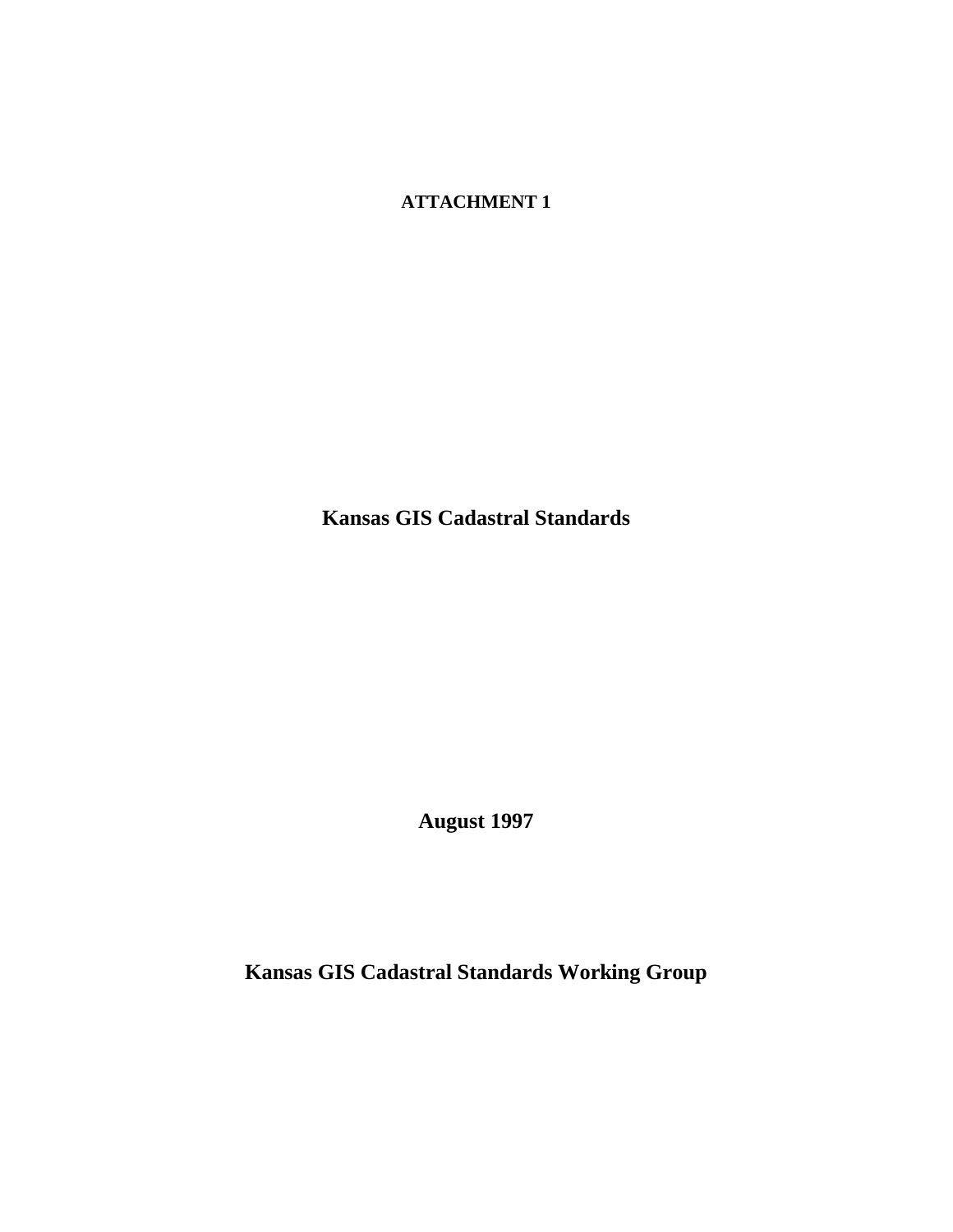# **Table of Contents**

| 1.                      | Introduction                              |       |                                                                     | 6              |
|-------------------------|-------------------------------------------|-------|---------------------------------------------------------------------|----------------|
|                         | 1.1                                       |       | Mission and Goals of the Kansas GIS Cadastral Standard              | 6              |
|                         | 1.2                                       |       | Relationship to Existing Standards                                  | 6              |
|                         | 1.3                                       |       | Description of the Kansas GIS Cadastral Standard                    | $\overline{7}$ |
|                         | 1.4                                       |       | Applicability and Intended Use of the Kansas GIS Cadastral Standard | $\overline{7}$ |
|                         | 1.5                                       |       | Development Procedures of the Kansas GIS Cadastral Standard         | $\overline{7}$ |
|                         |                                           | 1.5.1 | Participants                                                        | $\overline{7}$ |
|                         |                                           | 1.5.2 | <b>Comment Opportunities and Reviews</b>                            | 8              |
|                         | 1.6                                       |       | Maintenance of the Kansas GIS Cadastral Standard                    | 8              |
| 2.                      | Body of the Kansas GIS Cadastral Standard |       |                                                                     | 9              |
|                         | 2.1                                       |       | <b>Technical and Operational Context</b>                            | 9              |
|                         |                                           | 2.1.1 | Data Environment                                                    | 9              |
|                         |                                           | 2.1.2 | <b>Reference Systems</b>                                            | 9              |
|                         |                                           | 2.1.3 | Geodetic Control/GPS                                                | 9              |
|                         |                                           | 2.1.4 | <b>Integration of Themes</b>                                        | 10             |
|                         |                                           | 2.1.5 | Encoding                                                            | 10             |
|                         |                                           | 2.1.6 | Resolution                                                          | 10             |
|                         |                                           | 2.1.7 | Accuracy                                                            | 10             |
|                         |                                           | 2.1.8 | <b>Edge Matching</b>                                                | 10             |
|                         |                                           | 2.1.9 | <b>Feature Identification Code</b>                                  | 11             |
|                         |                                           |       | 2.1.10 Attributes                                                   | 11             |
|                         |                                           |       | 2.1.11 Transactional Updating                                       | 11             |
|                         |                                           |       | 2.1.12 Records Management                                           | 11             |
|                         |                                           |       | 2.1.13 Metadata                                                     | 11             |
|                         | 2.2                                       |       | Data Characteristics                                                | 12             |
|                         |                                           | 2.2.1 | Minimum Graphic Data Elements                                       | 12             |
|                         |                                           | 2.2.2 | Minimum Attribute or Non-graphic Data Elements                      | 12             |
|                         |                                           | 2.2.3 | <b>Optional Graphic Data Elements</b>                               | 12             |
|                         |                                           | 2.2.4 | Optional Attribute or Non-graphic Data Elements                     | 12             |
| Appendix A - References |                                           |       |                                                                     | 13             |
|                         |                                           |       | Appendix B - Explanation of Terms                                   | 14             |
|                         |                                           |       | Appendix C - List of the Kansas GIS Cadastral Working Group         | 15             |
| Index                   |                                           |       |                                                                     | 17             |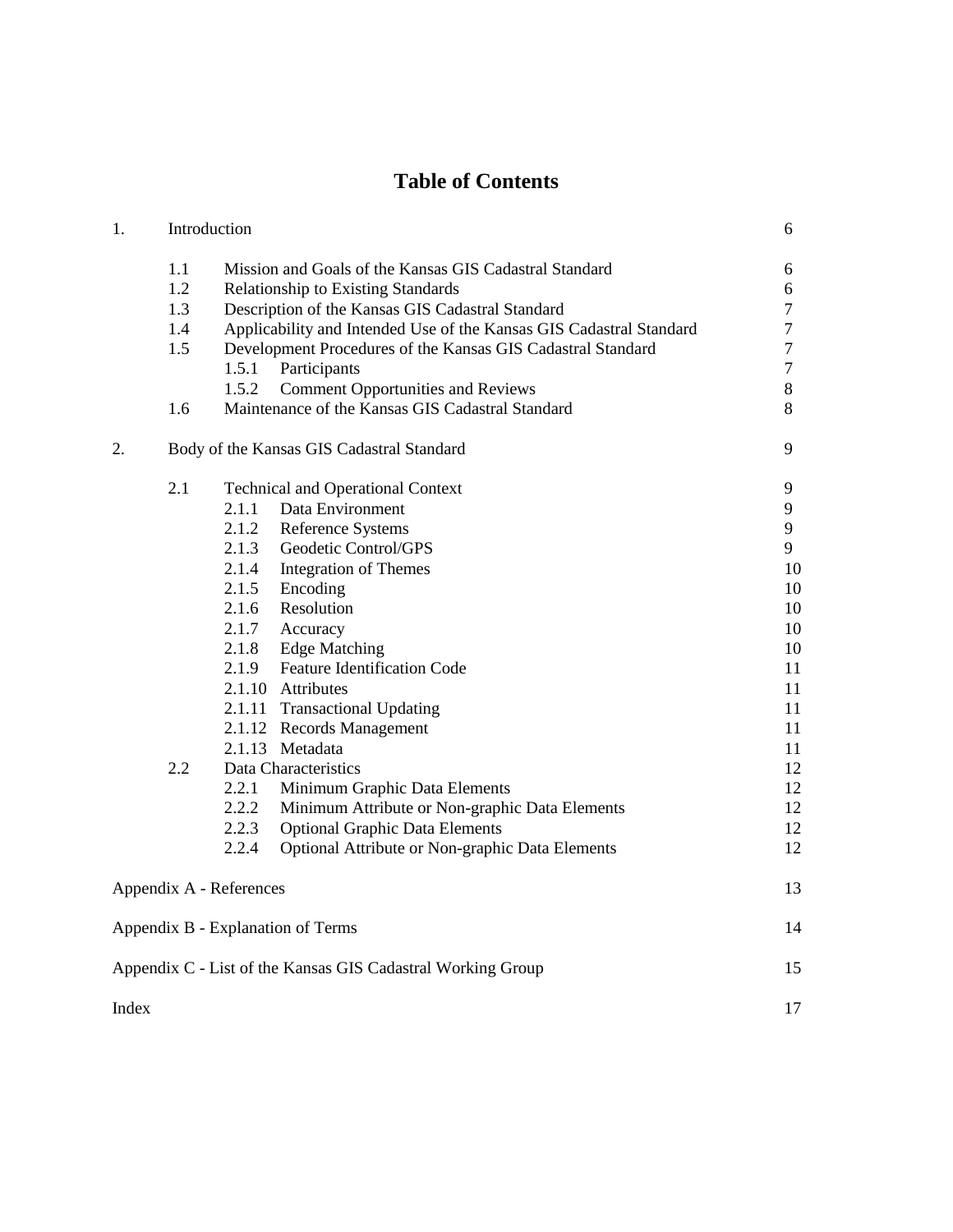### **1. Introduction**

### 1.1 Mission and Goals of the Kansas GIS Cadastral Standard

The Kansas GIS Cadastral Standards Working Group adopts the Kansas GIS Vision Statement as follows:

To shape the growth of GIS through open communication, education, and cooperation in order to:

- ! Optimize data accuracy, reliability, and accessibility
- ! Meet the needs of the technical and non-technical user community
- ! Support the decision-making process

The objectives to be achieved as a result of that vision were identified as follows:

- ! Create an attitude of cooperation
- ! Generate something that will build support at home
- ! Identify common interests
- ! Identify areas of need for standardization
- ! Identify obstacles and barriers to data sharing
- ! Avoid duplication in creating data
- ! Establish standardized metadata
- ! Ensure data security
- ! Create flexible standards
- ! Establish guidelines by which standards may be developed
- ! Catalogue existing data
- ! Build a larger community of technical and non-technical users
- ! Develop a geographic data framework for Kansas that is compatible with the concept of the National Geospatial Data Framework

The Kansas GIS Cadastral Standards Working Group also adopts the FGDC Cadastral Data Content Standard Mission Statement as follows:

*To provide a standard for the definition and structure for cadastral data which will facilitate data sharing at all levels of government and the private sector and will protect and enhance the investments in cadastral data at all levels of government and the private sector.*

### 1.2 Relationship to Existing Standards

The Kansas GIS Cadastral Standard integrates with existing standards as much as possible. As examples, Kansas Geodata Compatibility Guidelines, Kansas GIS Metadata Standard, FGDC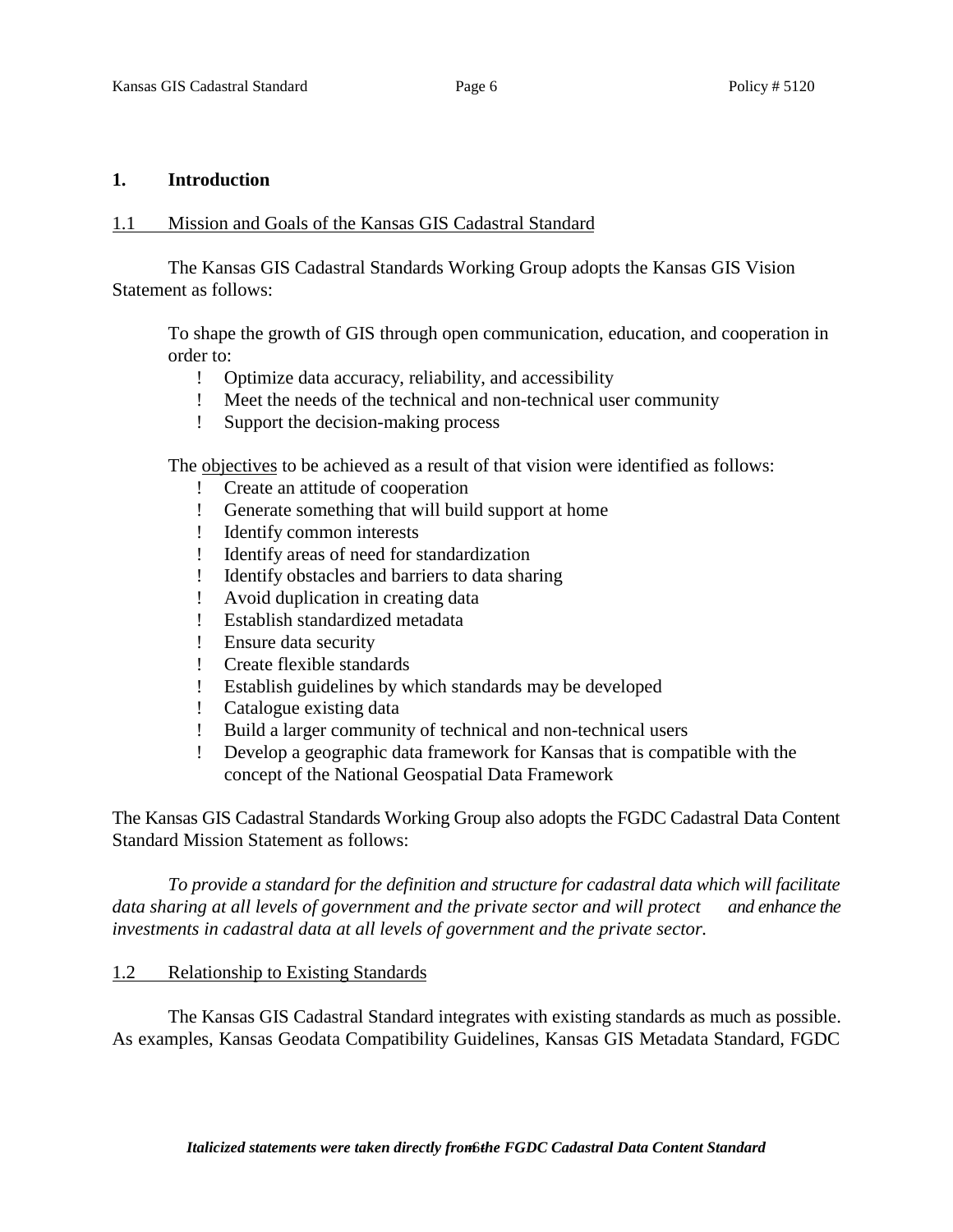Cadastral Data Content Standard for the National Spatial Data Infrastructure, Kansas Department of Revenue-Division of Property Valuation Technical Mapping Specifications and other geospatial standards as applicable.

### 1.3 Description of the Kansas GIS Cadastral Standard

The Kansas GIS Cadastral Standard *forms the basis for automating the legal elements of cadastral data found in public records. The standard defines attributes or elements that are in land ownership related documents.* The cadastral data for all land in Kansas is subject to this standard. *The standard does not limit or filter the information that can be included*.

*The rules and specifications for automating cadastral information in the standard depend in part on the information contained in the land ownership records. That is, it is not possible to automate information that is not available, but all information that is available should be able to be automated. For example, if a parcel is described in a deed as Lot 2 of Green Acre Subdivision in* Barton County *and the bearings and distances around the parcel are not included in the deed, then it is not possible to require perimeter measurements.*

*Other rules for putting data into the standard are based on data integrity. One type of integrity is that all information must be referenced to a source document. For example, if bearings and distances are included, they must be referenced to a source document. Another type of integrity maintains the relationship among the entities and attributes. For example, an entity that relates a parcel to each of its boundaries must have both a parcel identifier and a boundary identifier.*

# 1.4 Applicability and Intended Use of the Kansas GIS Cadastral Standard

The Kansas GIS Cadastral Standard *is intended to support the automation, integration* and sharing *of publicly available land records information. It is intended to be useable by all levels of government and the private sector. The standard contains the standardization of entities and objects related to cadastral information including survey measurements, transactions related to interests in land* and *general property descriptions. Any or all of these* cadastral *applications are intended to be supported by the standard.*

*The standard is not intended to reflect an implementation design. An implementation design requires adapting the structure and form of these definitions to meet application requirements.*

# 1.5 Development Procedures of the Kansas GIS Cadastral Standard

# 1.5.1 Participants

The members of the Kansas GIS Cadastral Standards Working Group who attended planning meetings are listed below.

Kevin Beakey - Cartographer, McPherson County Appraiser's Office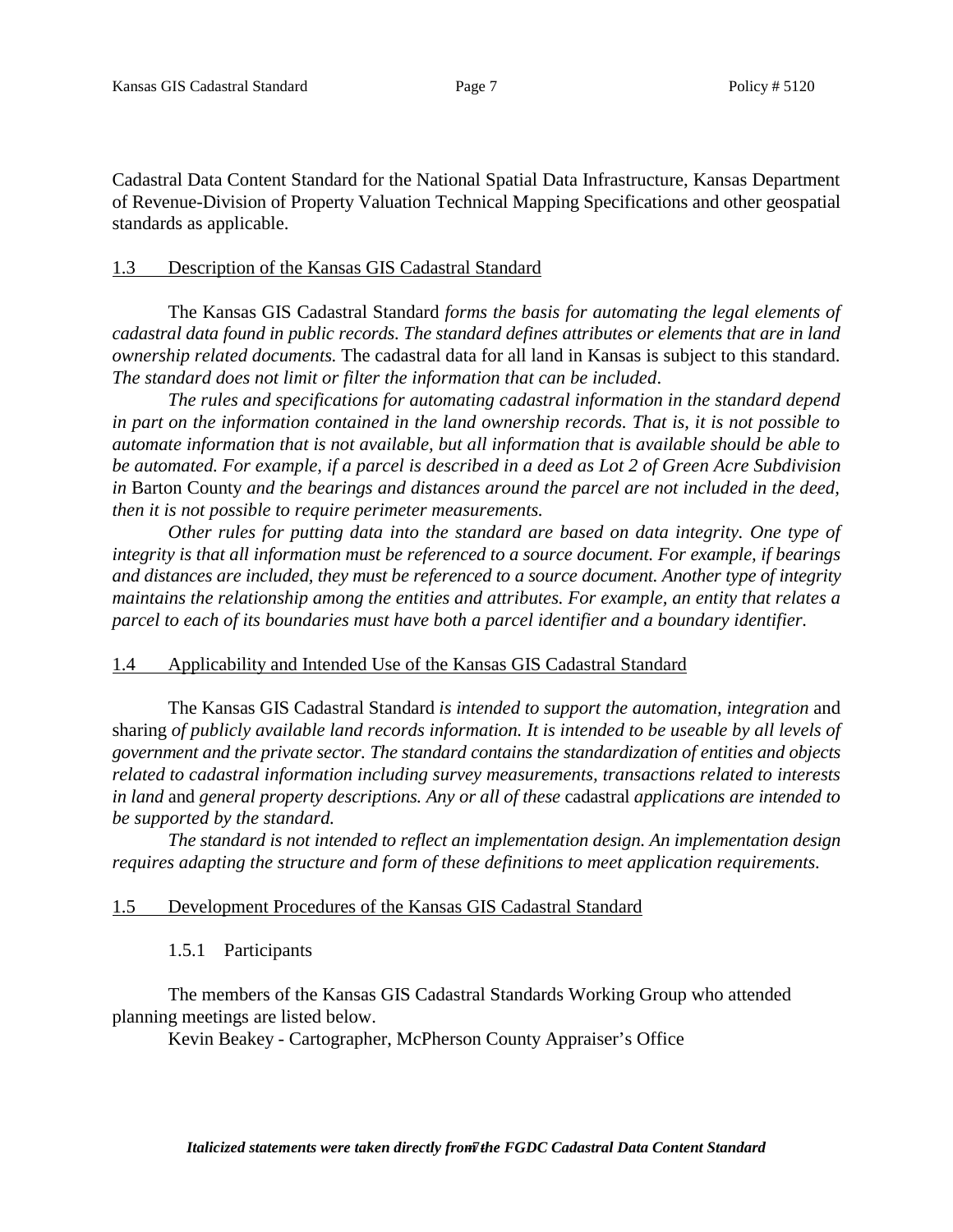Sharon Bradford - Cartographer/Deputy Appraiser, Graham County Appraiser's Office John Cowan, KM - Cartographer, Riley County GIS Christopher DeYoe - Deputy Director, Sedgwick County GIS Richard Hager - GIS Coordinator, USDA/NRCS Tim Hensley, KM - Systems Analyst, Johnson County AIMS Ellen Long, KM - GIS Division Manager, Mid-Kan Blueline, Inc. Scott McBride - Director, Sedgwick County GIS Debra Moses - Publishing Supervisor, Sedgwick County GIS Mark Niehaus, CKA, KM - Appraiser, Graham County Rod Odom, KM - GIS Specialist, Shafer, Kline & Warren, Inc. David Oliver - PRISM Administrator, NRCS, FSA, Osage County Appraiser's Office Rodney Sanders - Project Manager, M. J. Harden & Associates, Inc. Ed Schwartz - GIS/GPS Coordinator, Morton County Data Processing & Mapping Cy Smith - GIS Manager, City of Olathe Scott Tabb, PKM - Cartographer, Dept. of Revenue Division of Property Valuation Susan Williams, PKM - Cartographer, Dept. of Revenue Division of Property Valuation Bettejane Wooding, PKM, CMS - Cartographer, Barton County Appraiser's Office

# 1.5.2 Comment Opportunities and Reviews

At the August 1996 GIS Standards Forum a cadastral working group was formed. As the cadastral standard developed, through several meetings, draft versions were circulated to 58 working group participants.

At the February 1997 GIS Standards Form, attended by representatives from federal, state, local, private and academic sectors, the Kansas GIS Cadastral Standard was reviewed in detail. The results of the review were incorporated into the standard.

### 1.6 Maintenance of the Kansas GIS Cadastral Standard

The Kansas GIS Cadastral Standard Working Group recognizes the need for a continuing maintenance process that may result in updates to meet user needs and to integrate with future standards.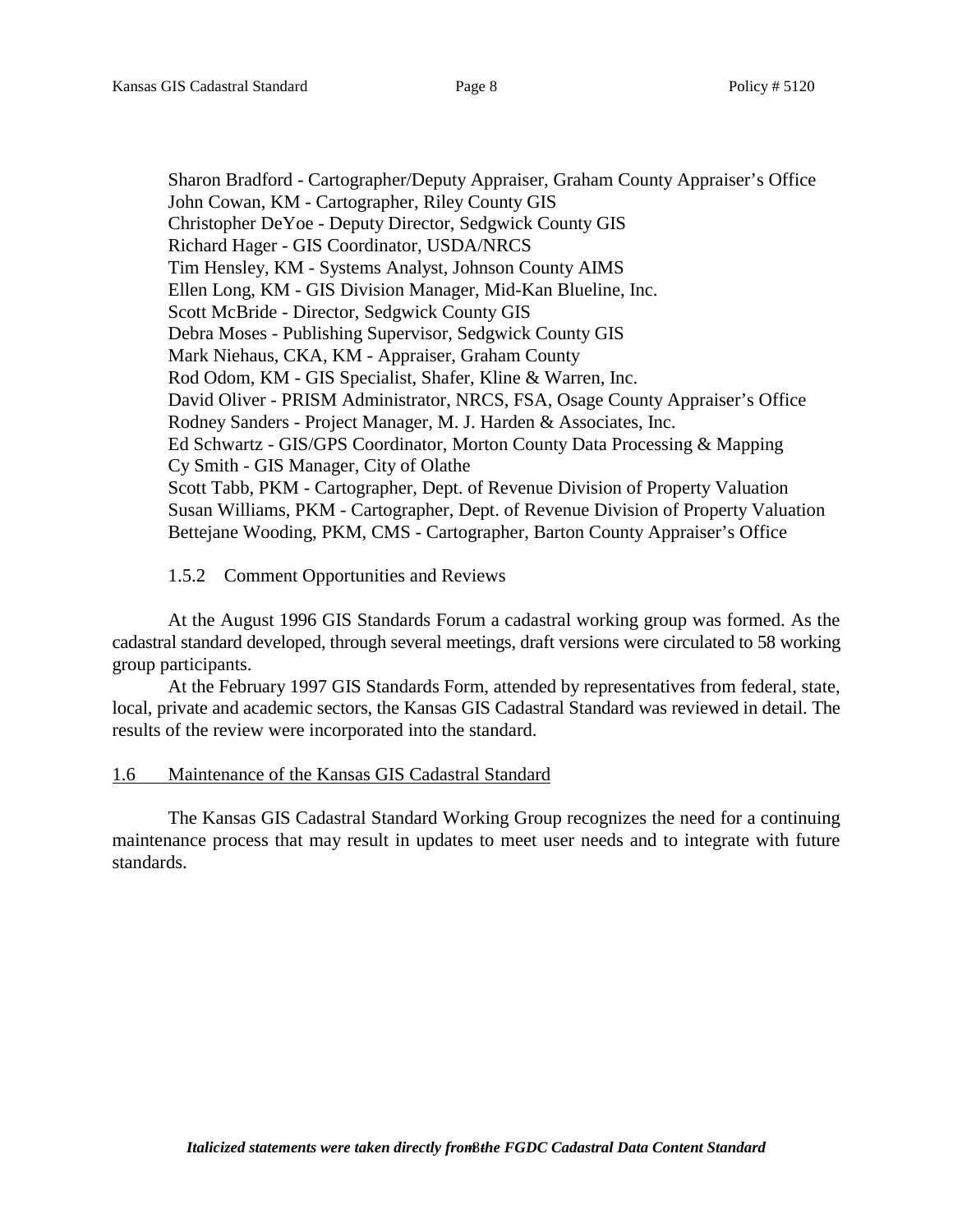# **2. Body of the Kansas GIS Cadastral Standard**

### 2.1 Technical and Operational Context

### 2.1.1 Data Environment

- ! Components of a Cadastral GIS Geospatial Software Relational Database Management System (RDBMS) Linkage between geospatial software and RDBMS Graphical link
- ! Definitions

Cadastral: *Cadastral data are defined as the geographic extent of the past, current, and future rights and interests in real property including the spatial information necessary to describe that geographic extent. Rights and interests are the benefits or enjoyment in real property that can be conveyed, transferred, or otherwise allocated to another for economic remuneration. Rights and interests are recorded in land record documents. The spatial information necessary to describe rights and interests includes surveys and legal description frameworks such as the Public Land Survey System, as well as parcel-by-parcel surveys and descriptions.*

> Parcel: *A parcel is a single cadastral unit* (polygon), *which is the spatial extent of the past, present, and future rights and interests in real property*, that can be included under one description after consideration of all legal and practical elements. The unit shall include the geographic framework necessary to support the description of the spatial extent.

- ! Cadastral data sets will contain several layers of geospatial elements. Geospatial elements and their associated attributes must have the ability to be separated by layers.
- ! The local custodian will store, maintain, and make available the cadastral data sets.
- 2.1.2 Reference Systems

A known reference system must be used and documented in the cadastral metadata and will include, at a minimum, the name of the coordinate system, the datum, the projection and the units of measure. Where possible the most current horizontal and vertical datums should be used.

# 2.1.3 Geodetic Control/GPS

The highest order of geodetic control obtainable shall be used and documented both graphically and in the metadata. Any other survey points referenced are to be documented. Points established with GPS should be designated.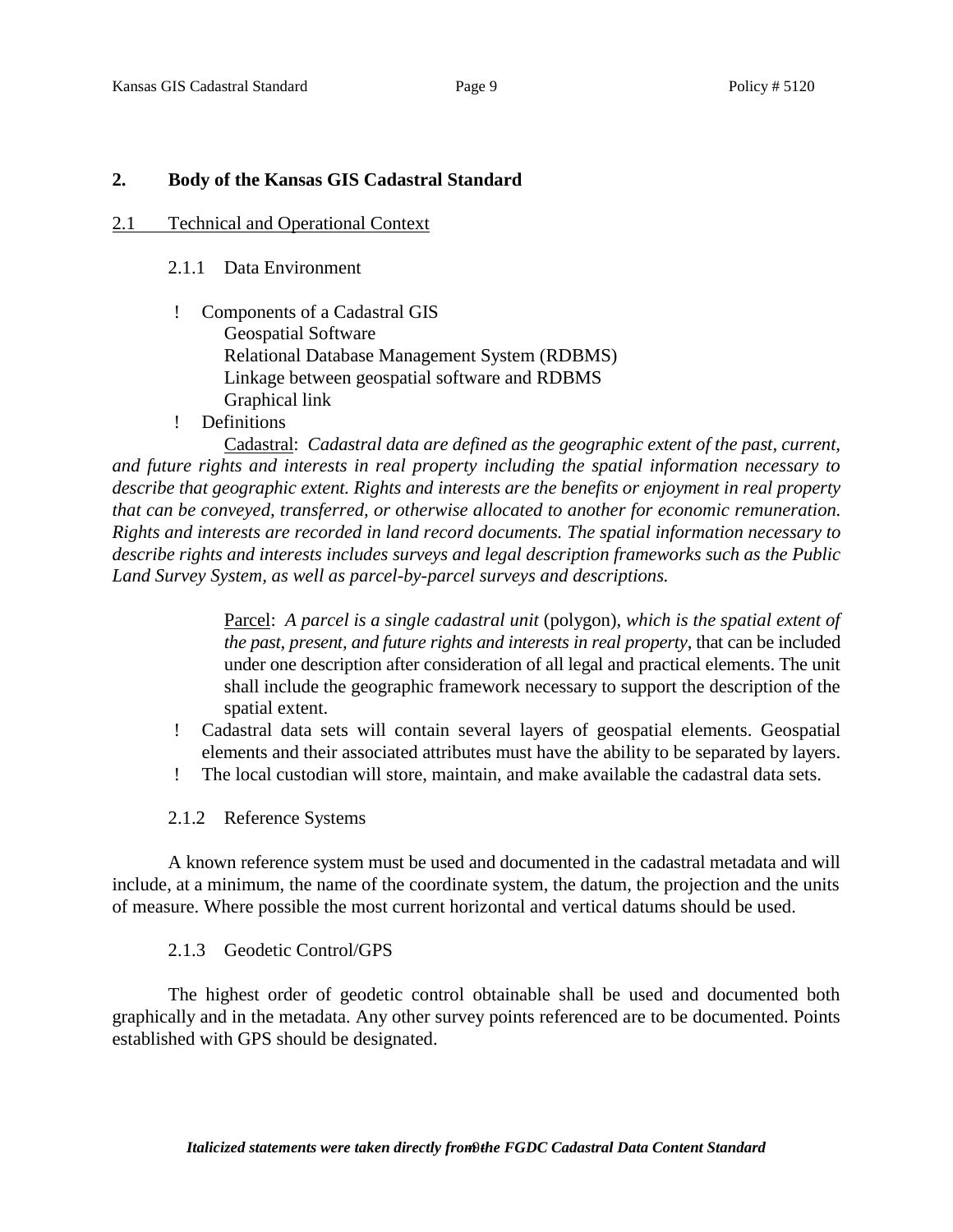2.1.4 Integration of Themes

The cadastral data sets shall be developed in a manner that allows them to be integrated with other thematic data sets.

Any known inconsistencies that may be caused by integration should be noted in the metadata.

2.1.5 Encoding

Cadastral data sets should consist of vector data using real world coordinates. The parcel polygon shall be closed with attribute data attached. This may be accomplished through an associated label point or tied directly to the polygon. The points and lines defining the polygon should be encoded such that they can be associated with the resulting polygon.

2.1.6 Resolution

Cadastral data sets may exist at multiple resolutions. The primary resolution should be parcel polygons compiled at scales commensurate with the source materials. The resolution must be documented in the metadata.

2.1.7 Accuracy

The accuracy of the cadastral data set will include absolute accuracy of geospatial data, relative accuracy of geospatial data and attribute data accuracy. All of these must be documented in the metadata.

The absolute accuracy of the geospatial data should comply with the national accuracy standards.

The relative accuracy of the geospatial data should be commensurate with the absolute accuracy.

The accuracy of the attribute data should be documented in terms of completeness, logical consistency, timeliness and lineage.

2.1.8 Edge Matching

Within the cadastral data set all geospatial entities shall edge match. This will apply to the interior of each tile (i.e. map sheet) and to adjoining tiles. The objective is to achieve a seamless set of data.

An effort should be made to edge match adjacent cadastral sets. If a variance exists or it is not known whether one exists, it should be documented in the metadata.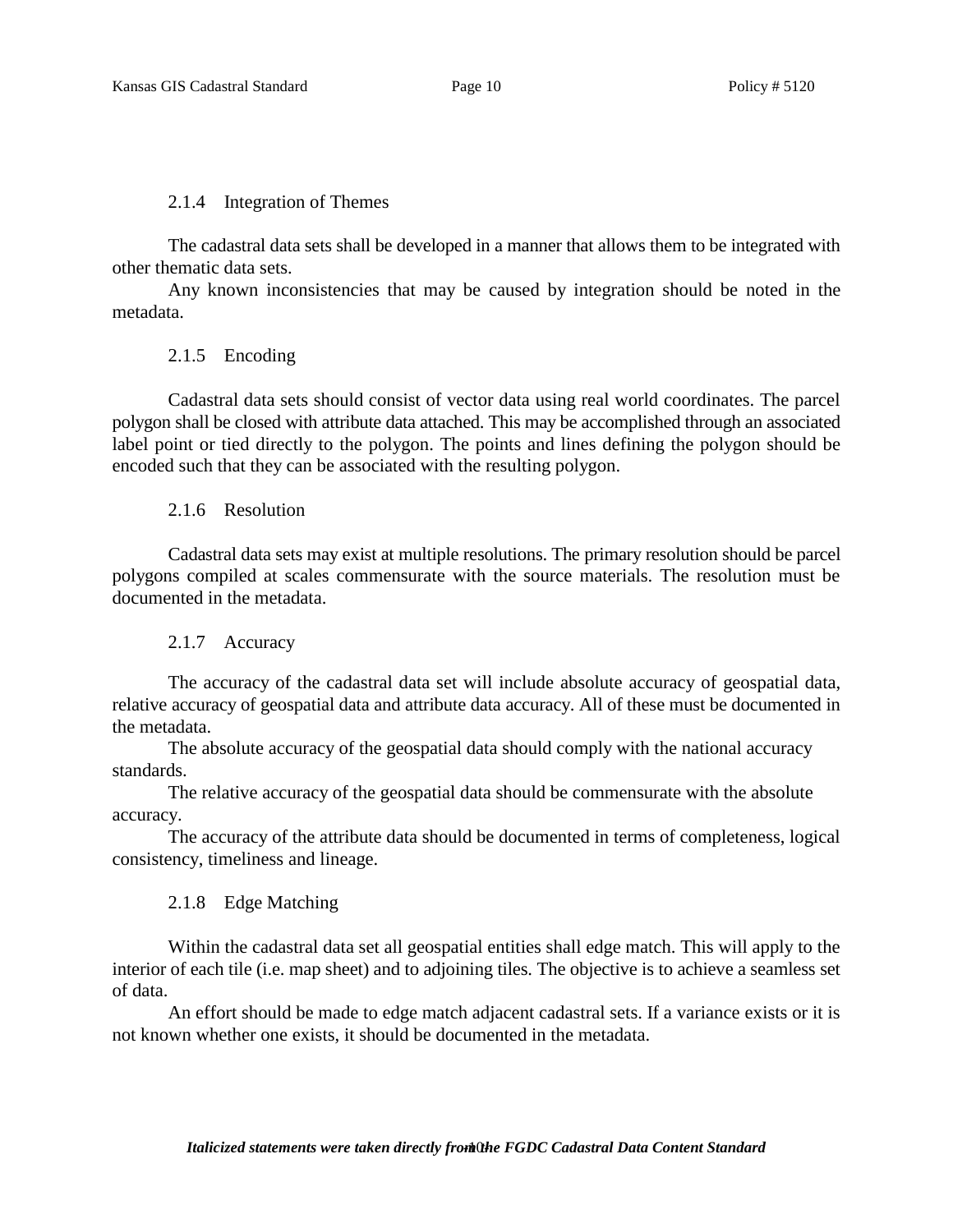Procedures for edge matching should be in compliance with other standards (i.e. Geodetic Control, Administrative Boundaries, Transportation, etc.). If an adjustment is made in order to achieve edge matching that exceeds the accuracy of the data set; it should be documented in the metadata.

2.1.9 Feature Identification Codes

The custodian of the cadastral data set will maintain the KSCAMA parcel identification number as the unique feature identification for every parcel polygon.

It is understood that all features are assigned a unique identifier by the GIS software. The feature code allows attribute data to be associated with geospatial data.

2.1.10 Attributes

Cadastral attribute data should be associated with the cadastral geospatial data using the KSCAMA number.

The KSCAMA number can also be used to associate other data to the cadastral geospatial and attribute data.

2.1.11 Transactional Updating

Accessibility to changes and updates of the cadastral data set shall be the responsibility of the custodian.

The date of the change of a feature should be included in the attribute data attached to that feature in order to enable true transactional updating.

The metadata should reflect the date of the last update of the cadastral data set.

2.1.12 Records Management

Historical cadastral data, including geospatial and attribute data should be held by the custodian and made available upon request.

2.1.13 Metadata

Detailed metadata of the cadastral data set shall comply with the Kansas GIS Metadata Standard and be maintained by the custodian.

This metadata shall be distributed to the Kansas Data Access and Support Center to be included in the National Geospatial Data Clearinghouse.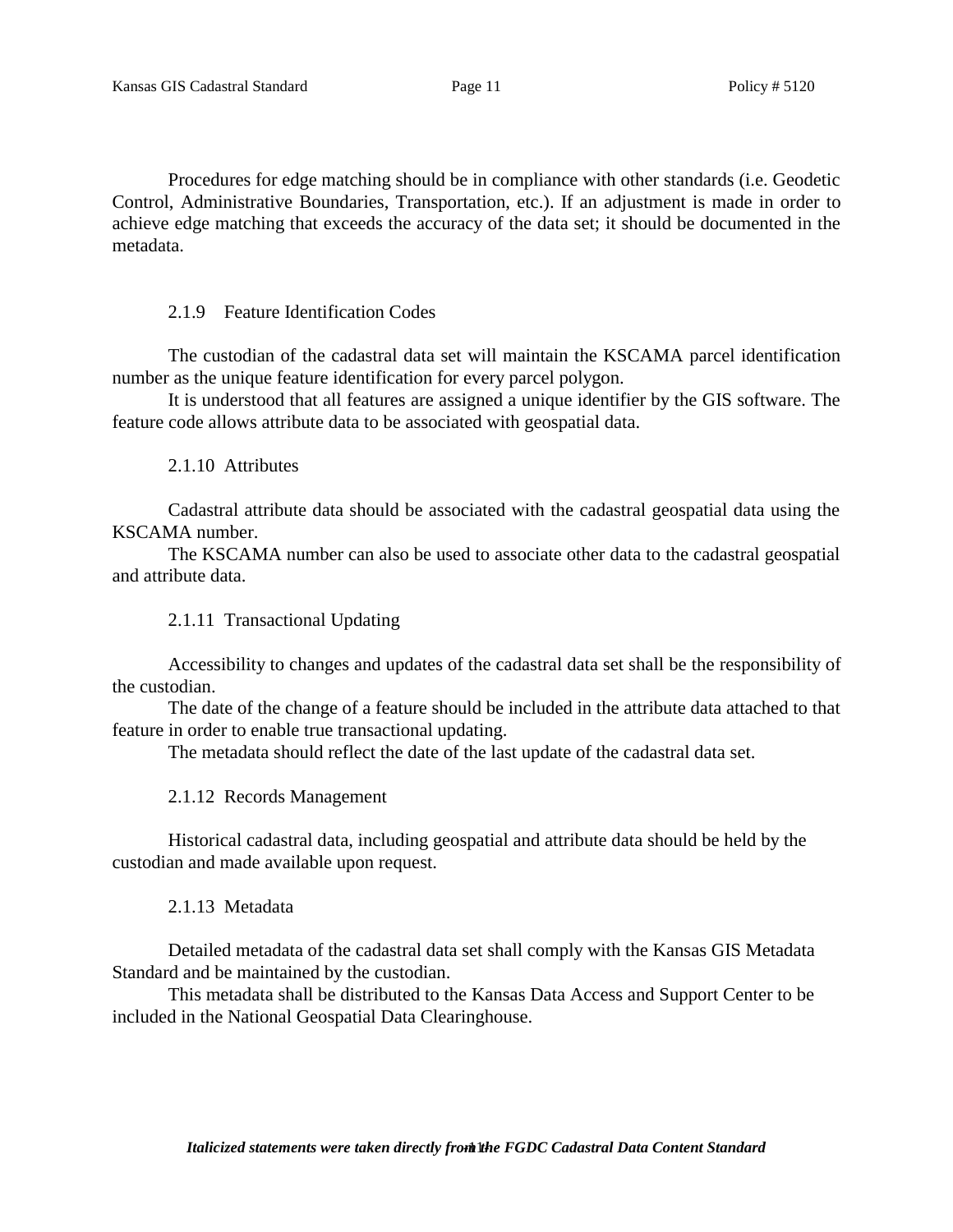### 2.2 Data Characteristics

2.2.1 Minimum Required Geospatial Elements

Ownership Boundaries Legal Description Boundaries Right of Ways Geodetic Control PLSS

2.2.2 Minimum Required Attribute Elements

KSCAMA Parcel Identification Number (for every parcel polygon) Unique Feature Identification Number (for non parcel geospatial elements) Area Length Perimeter X,Y Coordinates Metadata

# 2.2.3 Optional Geospatial Elements

The following are examples of additional elements and are not to be construed as an all-inclusive list.

- Easements Set Backs Leaseholds Annotation Administrative Boundaries Zoning Neighborhoods Tax Parcel Boundaries Orthophotography
- 2.2.4 Optional Attribute Elements

The following are examples of additional elements and are not to be construed as an all-inclusive list.

> **Owner** Situs Address Census Tract Land Use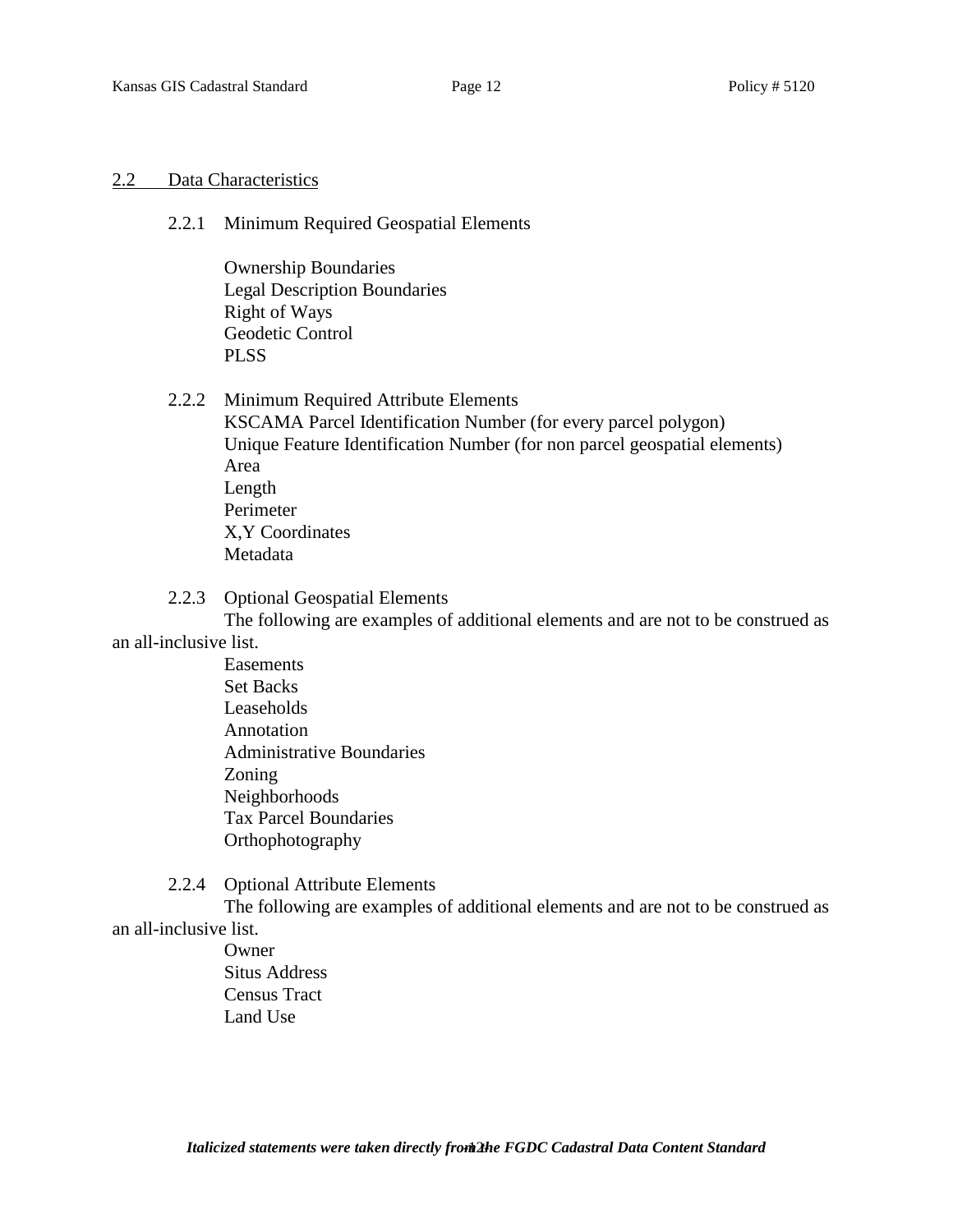# **Appendix A**

### References

Cadastral Data Content Standard for the National Spatial Data Infrastructure  $\mathcal{R}$ Draft Geospatial Positioning Accuracy Standards Part 3: National Standard for Spatial Data Accuracy

> Federal Geographic Data Committee Secretariat c/o U.S. Geological Survey 590 National Center 12201 Sunrise Valley Drive Reston, Virginia 22092 Telephone: (703) 648-5514 Facsimile: (703) 648-5755 Electronic Mail: gdc@usgs.gov Anonymous FTP: www.fgdc.gov/pub/cadastral Home page: www.fgdc.gov

Several excerpts were take from this document and incorporated into these standards. They are identified by italics.

Kansas GIS Metadata Standard

Kansas State GIS Coordinator or Data Access and Support Center (DASC) Richard D. Miller Kansas Geological Survey 109 SW 9th St., Suite 300 University of Kansas Topeka, KS 66612-1249 1930 Constant Ave., Campus West Telephone: (785) 296-0877 Lawrence, KS 66047-3726 Facsimile: (785) 296-0878 Telephone: (785) 864-3965 ext. 347 Email: rmiller@fog.kwo.state.ks.us Facsimile: (785) 864-5317 Email: dasc@mongogis.kgs.ukans.edu WWW: http://gisdasc.kgs.ukans.edu

Kansas Department of Revenue, Property Valuation Division Technical Mapping Specifications Kansas Department of Revenue Property Valuation Division 915 SW Harrison Topeka, KS 66612 Telephone: (785) 296-2365 Facsimile: (785) 296-2320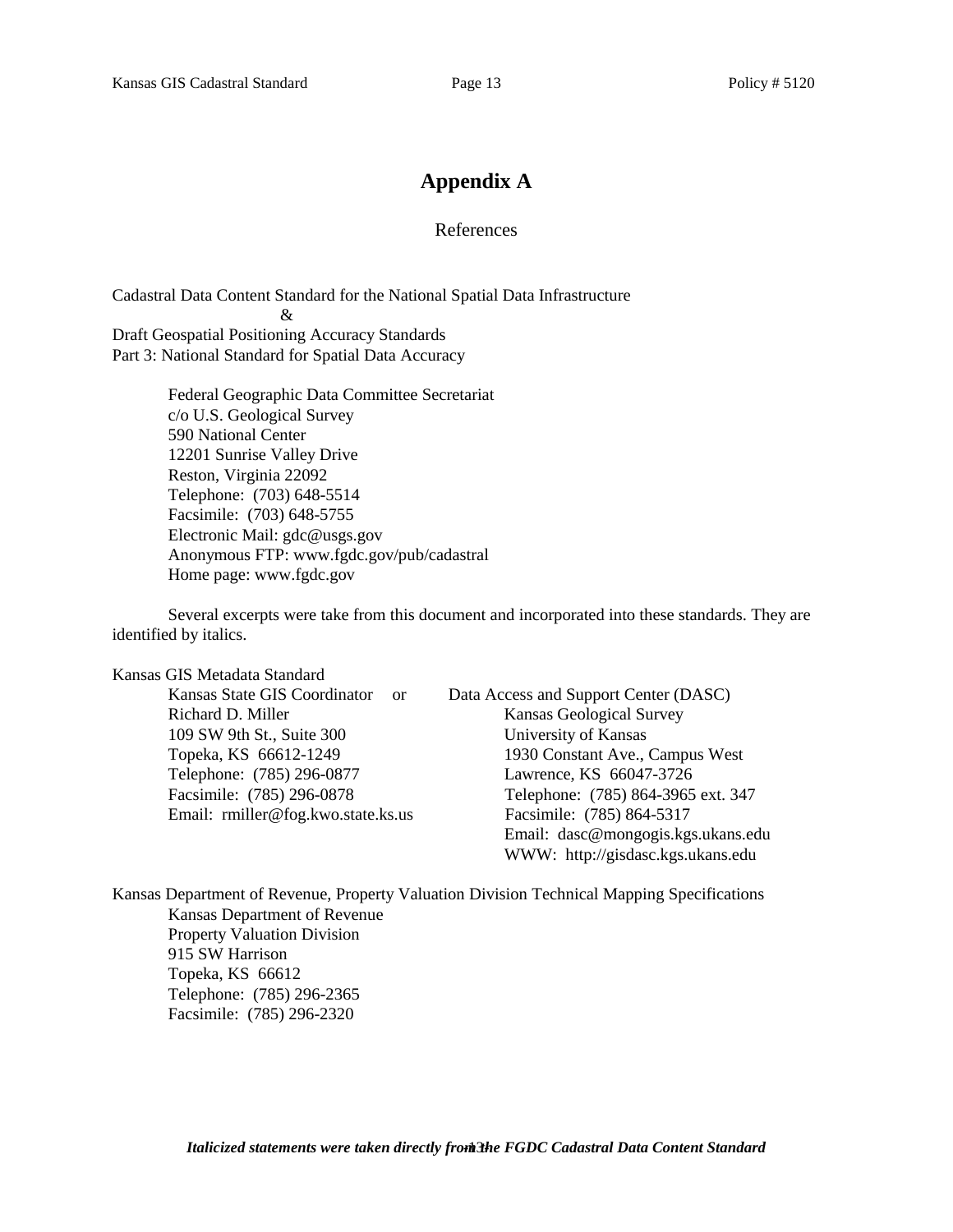# **Appendix B**

Explanation of Terms

Accuracy: Absolute - a measure of the location of features on a map compared to their true position on the face of the earth $<sup>1</sup>$ </sup>

Relative: a measure of the accuracy of individual features on a map when compared to other features on the same  $\text{map}^1$ 

Attribute: *Attributes are the properties and characteristics of entities*

Custodian: Agency responsible for developing the data

Entity: *A data entity is any object about which the organization chooses to collect data*

Geographical Link: Geospatial element which is associated with attribute data

Geospatial Software: Mapping software with analytical capabilities

KSCAMA #: Is the number used in the Kansas Computer Assisted Mass Appraisal program, developed by the Kansas Dept. of Revenue Division of Property Valuation KSCAMA #: Cty - Map - Sec . Sh - 1/4 - Blk - Par . Sp - Own

(19 digits) \_\_\_ - \_\_\_ - \_\_ . \_ - \_\_ - \_\_ - \_\_\_ . \_\_ - \_

Legal Description of Boundaries: Lot, block, subdivision, city, county, state, PLSS

Ownership Parcel Boundaries: From recorded deeds or court cases

PLSS: *Public Land Survey System Descriptions are descriptions for areas of land that follow the pattern of Townships and Ranges established by the federal government in 1785 and its successors*

Situs Address: The proper or original position of a specific location. An element that designates a fixed site, such as the address of a property or building

Tax Parcel Boundaries: Ownership parcels combined or less right of way

Unique Identification Number: Every element is assigned an identification number (PIN) by the computer software

<sup>1</sup> Antenucci, J.C., Brown, K., Croswell, P. L., Kevany, M. J. with Archer, H. Geographic Information Systems A Guide to the Technology. New York: Van Nostrand Reinhold 1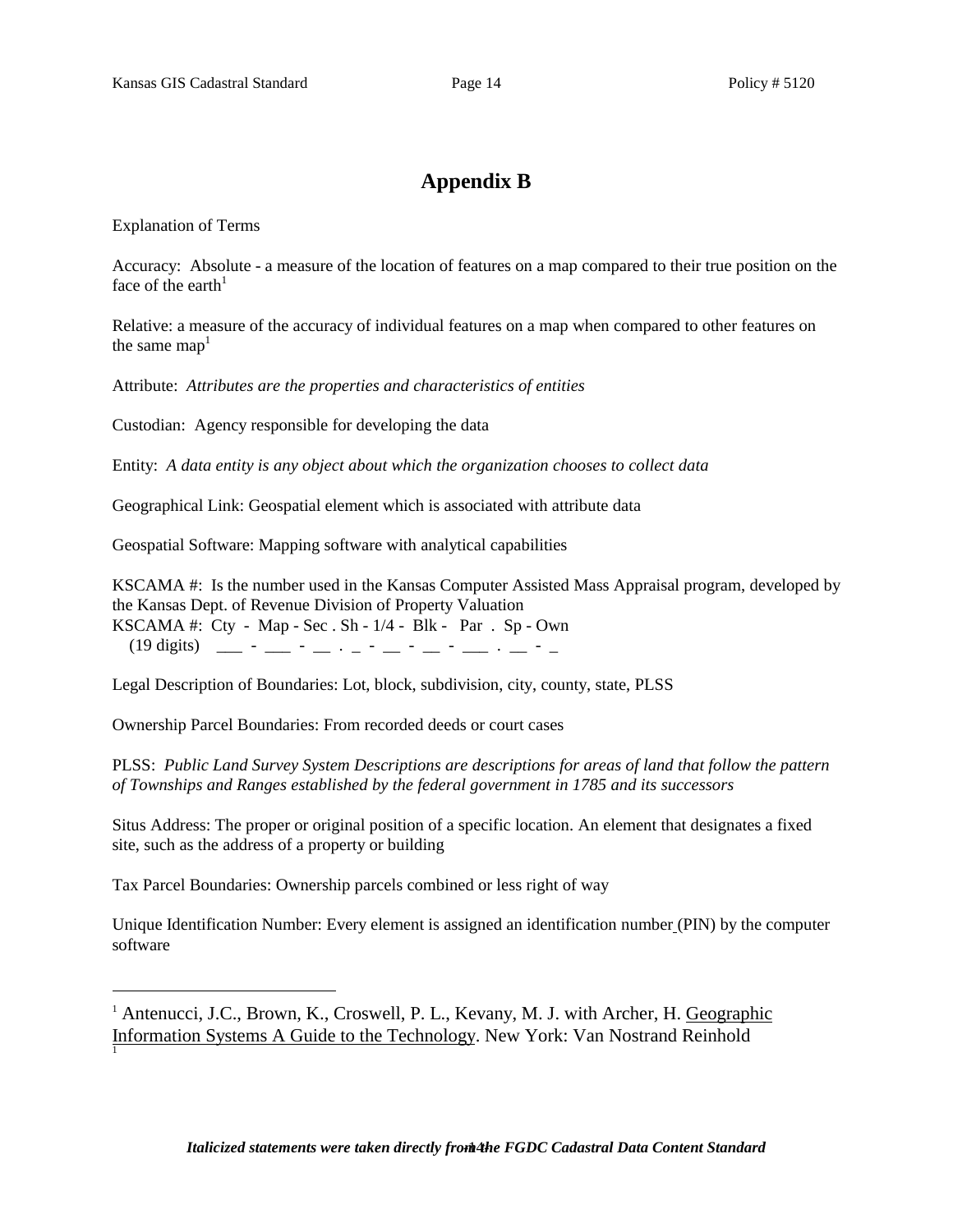# **Appendix C**

Kansas GIS Cadastral Working Group

Dennis Albers Cartographer Douglas Co. Appraiser's Office Jack Baines **Appraiser** Clay County Stan Baska GIS Tech Sedgwick Co. GIS Kevin Beakey Cartographer McPherson Co. Appraiser's Office Sharon Bradford Cart./Dep. Appraiser Graham Co. Appraiser's Office Michael Chamberlin GIS Application Mgr. Johnson County John Clark 911 Coordinator Cherokee County Pat Clinton Clerk Crawford County Joselyn Collins Planner Metro Planning Dept. Mark Coppersmith U.S. Geological Survey John Cowan Cartographer Riley County GIS Ed Crane Senior GIS Consultant ESRI St. Louis Regional Office Pete Davis **Property Valuation** Division of Property Valuation Christopher DeYoe Deputy Director Sedgwick Co. GIS Joseph Fritz Greg Godwin Johnson Co. Water District #1 Hongmian Gong Assistant Professor Dept. of Geosciences-FSU Richard Hager GIS Coordinator USDA/NRCS Tim Hensley Systems Analyst Johnson County AIMS Paul Hey GIS Specialist Foster Design Co. Wayne Hill **Project Consultant** M. J. Harden Associates, Inc. Paula Keller **Office Clk/Voter Reg.** Crawford Co. Clerks Office Dan Kelly GIS Tech Sedgwick Co. GIS Rocky Kuzali City Hall W & S Dept. City of Wichita LeRoy LeLand Appraiser Harper County Ellen Long GIS Division Mgr. Mid-Kan Blueline, Inc. Mike Mathews CAMA Mgr. Reno Co. Appraiser's Office Scott McBride Director Sedgwick Co. GIS George McCleary, Jr.. Associate Professor Dept. of Geography-KU Jerry Mentzer Appraiser Woodson County Rick Miller State GIS Coordinator KS Water Office Debra Moses Publishing Supervisor Sedgwick Co. GIS Mark Niehaus Appraiser Graham County Greg Noland Mgr. Applications Prg. Western Resources Stephanie O'Dell **Appraiser** Miami County Rod Odom GIS Specialist Shafer, Kline & Warren, Inc.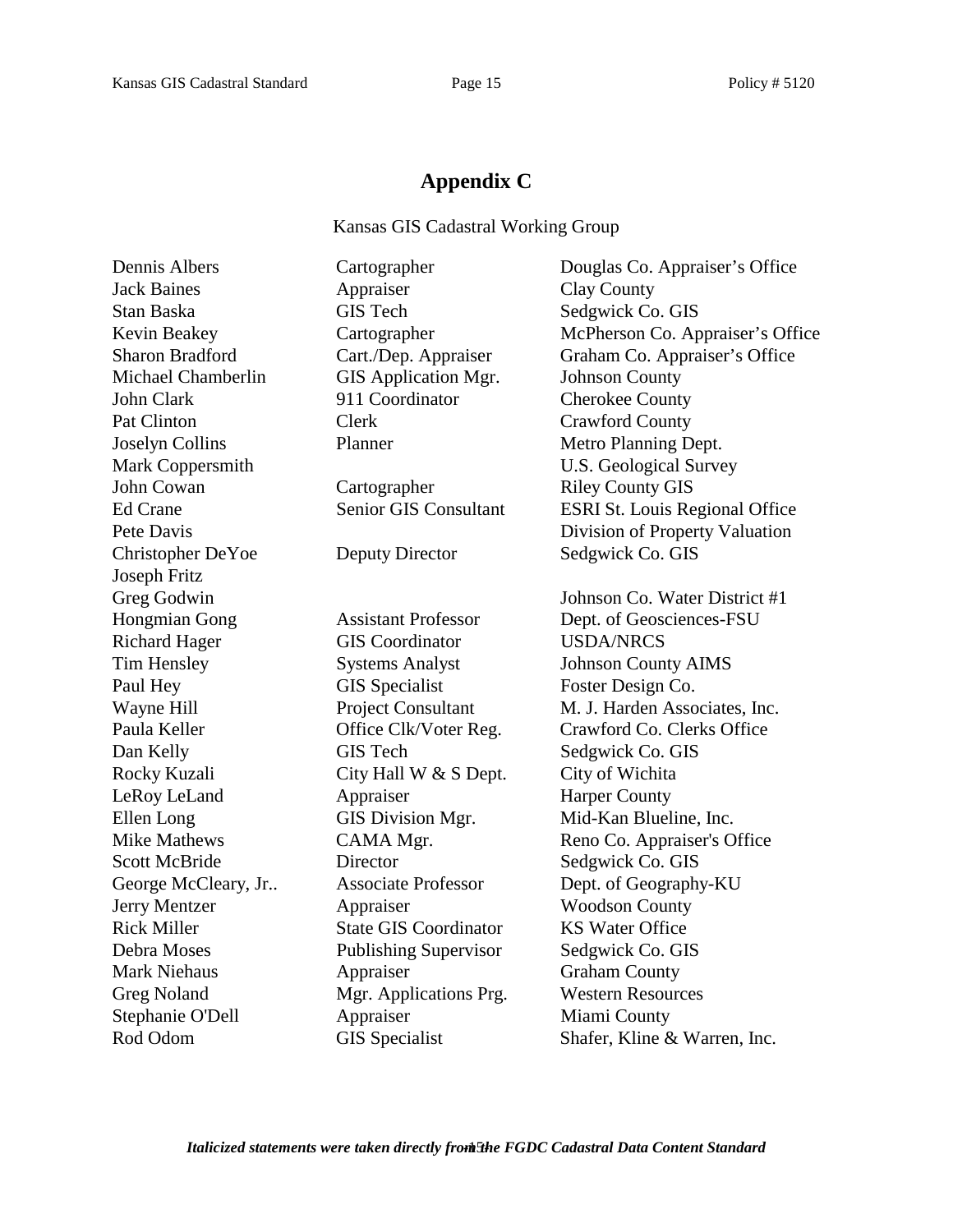William Olsen Sedgwick Co. GIS John Rogers Sedgwick Co. GIS Ken Wilkerson Mark Young

Ed Schwartz **GIS/GPS** Coordinator Morton County Cy Smith GIS Manager City of Olathe

Steve Thompson Associate Professor KSU-Salina David Thornton **Appraiser** Wilson County

Gina Rae Yost Cart./GIS Coordinator Russell County

David Oliver PRISM Administrator Osage Co./NRCS/FSA Jim Parker Information Res. Mgr. KS Dept. of Admin.-DISC Patricia Rector Land Information Mgr. Sedgwick Co. Clerk's Office Rodney Sanders Project Manager M.J. Harden Associates, Inc. Terri SchlangeR E Clerk Lyon Co. Appraiser's Office Pamela Schneider Cartographer Lyon Co. Appraiser's Office Lloyd Stulken KS Dept. of Agriculture Ron Swisher Division of Property Valuation Scott Tabb Cartographer Division of Property Valuation Sharon Walrod Mapping Supervisor Coffey Co. Appraiser's Office

Lori Wilkerson City of Wichita Data Center-GIS Susan Williams Cartographer Division of Property Valuation Bettejane Wooding Cartographer Barton Co. Appraiser's Office